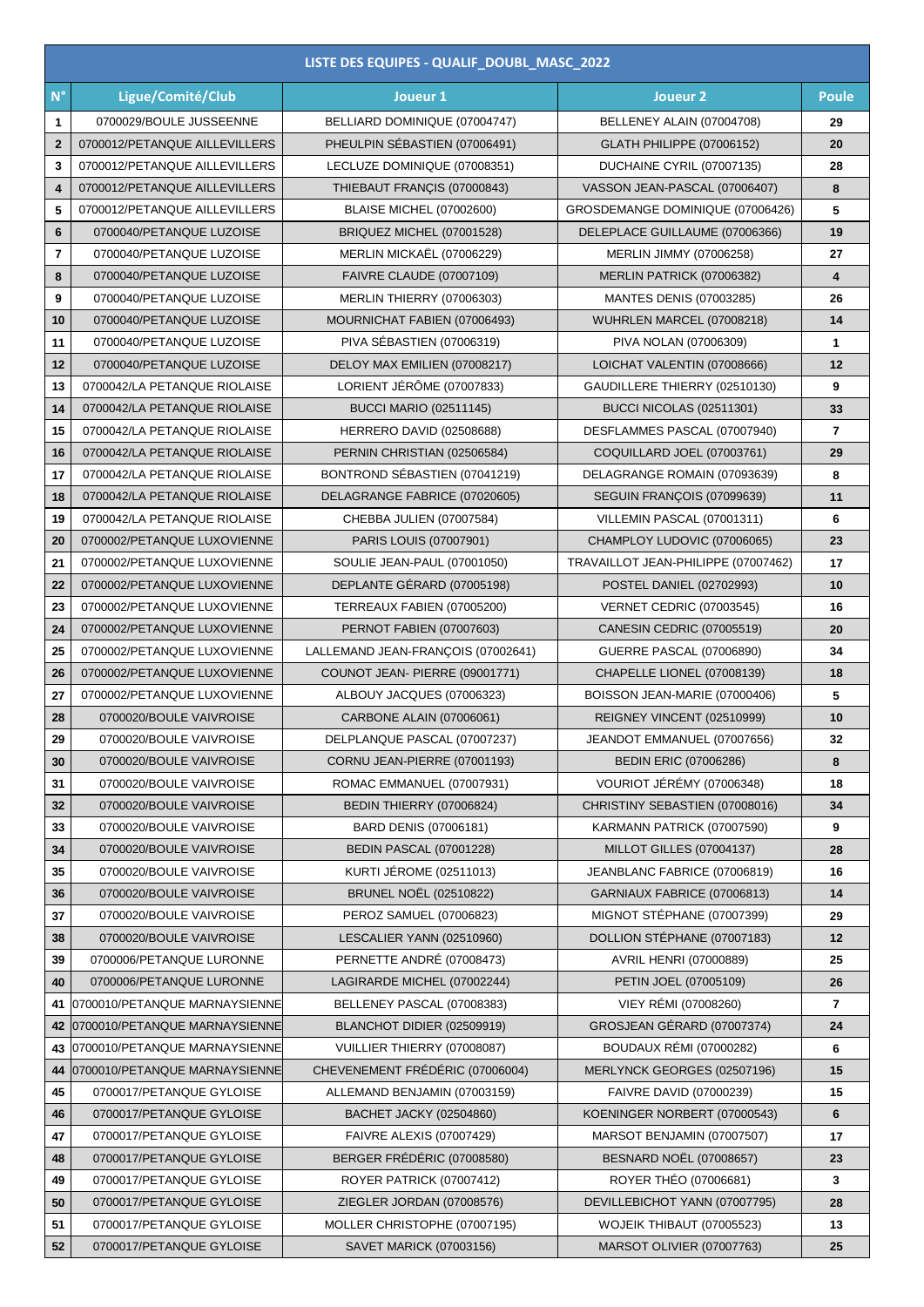| 53  | 0700017/PETANQUE GYLOISE      | SURUGUE CHRISTIAN (07006363)       | ALLEMAND JOEL (07003158)             | 21             |
|-----|-------------------------------|------------------------------------|--------------------------------------|----------------|
| 54  | 0700003/PETANQUE FOUGEROLLES  | <b>CHAISE DIMITRI (07005857)</b>   | BRESSON JEAN-MARC (07007748)         | 17             |
| 55  | 0700013/PETANQUE FROIDECONCHE | MENNEL CHRISTOPHE (00103670)       | PETIN BRUNO (07003015)               | 4              |
| 56  | 0700013/PETANQUE FROIDECONCHE | <b>JEANNIN HERVÉ (07008443)</b>    | CHAPPUIS JOEL (07004005)             | 23             |
| 57  | 0700030/GRAY LA VILLE         | BUISSON DOMINIQUE (07003152)       | MESNIER JEROME (07003715)            | 16             |
| 58  | 0700030/GRAY LA VILLE         | PIQUET DANIEL (07007796)           | GUINGAND THIERRY (07000626)          | 14             |
| 59  | 0700030/GRAY LA VILLE         | SIXT CÉDRIC (07008549)             | JACQUINOT JEAN-PAUL (07008509)       | $\mathbf{2}$   |
| 60  | 0700030/GRAY LA VILLE         | DE PIANTE VINCI MARIO (07007719)   | CUISENIER MICHEL (07000663)          | 21             |
| 61  | 0700043/LA BOULE NOIDANAISE   | <b>BOUVET ANDRE (07008380)</b>     | LUCOT MAXIME (07008654)              | 12             |
| 62  | 0700043/LA BOULE NOIDANAISE   | <b>CARLE FABRICE (07008073)</b>    | <b>NOEL OLIVIER (08901562)</b>       | 19             |
| 63  | 0700043/LA BOULE NOIDANAISE   | POIVEY FRÉDÉRIC (07002963)         | <b>TAGANT JULIEN (07008249)</b>      | 27             |
| 64  | 0700016/BOULISTES SCEYCOLAIS  | DIAZ EMMANUEL (07006951)           | BOISSERIE JEAN-CHRISTOPHE (07004099) | 22             |
| 65  | 0700016/BOULISTES SCEYCOLAIS  | MEUZIAU PASCAL (07001151)          | ORRIOLS CHRISTOPHE (07002379)        | 18             |
| 66  | 0700016/BOULISTES SCEYCOLAIS  | PIMPAUD KEVIN (07006917)           | <b>ROSSI PATRICE (07001170)</b>      | 29             |
| 67  | 0700016/BOULISTES SCEYCOLAIS  | <b>VIBERT RENÉ-MARC (07006536)</b> | SIBLOT XAVIER (07001209)             | 13             |
| 68  | 0700016/BOULISTES SCEYCOLAIS  | ORRIOLS YOHANN (07006946)          | LAGIRARDE TEDDY (07003488)           | 26             |
| 69  | 0700016/BOULISTES SCEYCOLAIS  | LAURO DAMIEN (07004250)            | GRASSI YOANN (07039570)              | 5              |
| 70  | 0700016/BOULISTES SCEYCOLAIS  | DEXET QUENTIN (07002856)           | MARTIN ANTOINE (07001324)            | 24             |
| 71  | 0700016/BOULISTES SCEYCOLAIS  | DAVAL ALEXANDRE (07006552)         | GRANDJEAN JEAN (07001136)            | 25             |
| 72  | 0700016/BOULISTES SCEYCOLAIS  | <b>GROSSET DAMIEN (07006912)</b>   | MORISOT VICTOR (07006119)            | $\overline{2}$ |
| 73  | 0700016/BOULISTES SCEYCOLAIS  | DURGET SEBASTIEN (07006939)        | VILELA FABRICE (07006086)            | 33             |
| 74  | 0700016/BOULISTES SCEYCOLAIS  | ANTAO AURÉLIEN (07005880)          | <b>GODTLER THOMAS (07005863)</b>     | 19             |
| 75  | 0700016/BOULISTES SCEYCOLAIS  | GAGNOR FRANCK (02501961)           | ANTAO CARLOS (07003953)              | 21             |
| 76  | 0700023/PETANQUE DES REPES    | GERARDO-SILVA FIRMINO (07005798)   | COLY PASCAL (07001369)               | 13             |
| 77  | 0700023/PETANQUE DES REPES    | BOYER XAVIER (07006812)            | JACQUINOT PHILIPPE (07006510)        | 22             |
| 78  | 0700023/PETANQUE DES REPES    | RICHE DANIEL (07004244)            | GACONNET BRUNO (07008280)            | 3              |
| 79  | 0700023/PETANQUE DES REPES    | LAMBOLEY BRUNO (07007741)          | LAMBOLEY QUENTIN (07007933)          | $\overline{7}$ |
| 80  | 0700023/PETANQUE DES REPES    | <b>BIOT PATRICK (07004797)</b>     | PAUFERT MARC (07007911)              | 11             |
| 81  | 0700023/PETANQUE DES REPES    | BOURGEOIS STÉPHANE (07005764)      | GRANGEOT FLORIAN (07007223)          | 31             |
| 82  | 0700023/PETANQUE DES REPES    | ZOUAOUI ZITOUNI (07008204)         | PRUD'HOMME DIDIER (07001339)         | 20             |
| 83  | 0700023/PETANQUE DES REPES    | REYNARD CHARLES (07008568)         | MARIE JEAN-FRANÇOIS (07007527)       | 30             |
| 84  | 0700023/PETANQUE DES REPES    | REYNARD MICHEL (07008150)          | BOURGEOIS JÉRÔME (07006171)          | 4              |
| 85  | 0700023/PETANQUE DES REPES    | JOUANE MORGANE (07008322)          | HUGUENOT HERVE (07065521)            | 1              |
| 86  | 0700023/PETANQUE DES REPES    | <b>BADET GEORGES (07008077)</b>    | NAPPI ROCCO (07007508)               | 27             |
| 87  | 0700014/PETANQUE ARCOISE      | FORTE FANCK-FRÉDÉRIC (07008540)    | FORTE DORIAN (07008541)              | 19             |
| 88  | 0700014/PETANQUE ARCOISE      | MAHMOUDI ABDELBRANI (07008210)     | GUERREIRO JONATHAN (07004408)        | 10             |
| 89  | 0700014/PETANQUE ARCOISE      | ANNELOT MICHEL (07000641)          | <b>JAMIN ERIC (07813217)</b>         | 34             |
| 90  | 0700014/PETANQUE ARCOISE      | BELORGEY CÉDRIC (07008618)         | <b>ROBIER LILIAN (07008396)</b>      | 20             |
| 91  | 0700014/PETANQUE ARCOISE      | PONSARD JULIEN (07007840)          | MONGEY GUILLAUME (07007805)          | 33             |
| 92  | 0700014/PETANQUE ARCOISE      | <b>MERLE RÉGIS (07000614)</b>      | DA SILVA DIAS GEOFFREY (07007858)    | 6              |
| 93  | 0700014/PETANQUE ARCOISE      | MALLET DIDIER (07006720)           | BOULART GABRIEL (08217277)           | 15             |
| 94  | 0700014/PETANQUE ARCOISE      | PAGNEUX GUY (07003136)             | VOILQUE CHRISTIAN (05270724)         | 4              |
| 95  | 0700014/PETANQUE ARCOISE      | MEZIERE THIERRY (07008615)         | <b>HOOFT GILLES (07003113)</b>       | $\mathbf{2}$   |
| 96  | 0700014/PETANQUE ARCOISE      | <b>GAUDIER JAMES (07008442)</b>    | GAUDIER THOMAS (07008441)            | 5              |
| 97  | 0700014/PETANQUE ARCOISE      | NARDELLA PATRICK (07006891)        | LUCOT PASCAL (02511056)              | 25             |
| 98  | 0700014/PETANQUE ARCOISE      | MALBRUN CHARLY (07008648)          | GOLAY PHILIPPE (05201378)            | 16             |
| 99  | 0700014/PETANQUE ARCOISE      | MAHMOUDI BRAHIM (07008642)         | LOUCIF NASSER (02124358)             | 24             |
| 100 | 0700014/PETANQUE ARCOISE      | BACROT JEAN-PIERRE (07008501)      | GEVREY PATRICK (07008520)            | $\mathbf{1}$   |
| 101 | 0700014/PETANQUE ARCOISE      | RAVAT JEROME (07000623)            | <b>MANEA MICHEL (07007952)</b>       | 31             |
| 102 | 0700025/PETANQUE PORTUSIENNE  | GRAFF LUDOVIC (07006553)           | MASSON ANTHONY (07007282)            | 22             |
| 103 | 0700025/PETANQUE PORTUSIENNE  | BOUVERET GUILLAUME (07008611)      | GANTOIS ANTHONY (07005833)           | 3              |
| 104 | 0700025/PETANQUE PORTUSIENNE  | NOIROT FRANCK (07006371)           | SABIR MUSTAPHA (07005266)            | 10             |
| 105 | 0700025/PETANQUE PORTUSIENNE  | TERRASSON LUDOVIC (07005701)       | MATHEUF JONATHAN (07007888)          | 13             |
| 106 | 0700025/PETANQUE PORTUSIENNE  | LOEILLET CHRISTOPHE (07003311)     | SPRICH JEAN-LOUIS (02510808)         | 30             |
| 107 | 0700004/US VESOUL PETANQUE    | PEREIRA VICTOR (07005810)          | COUCHUT STÉPHANE (07006388)          | 32             |